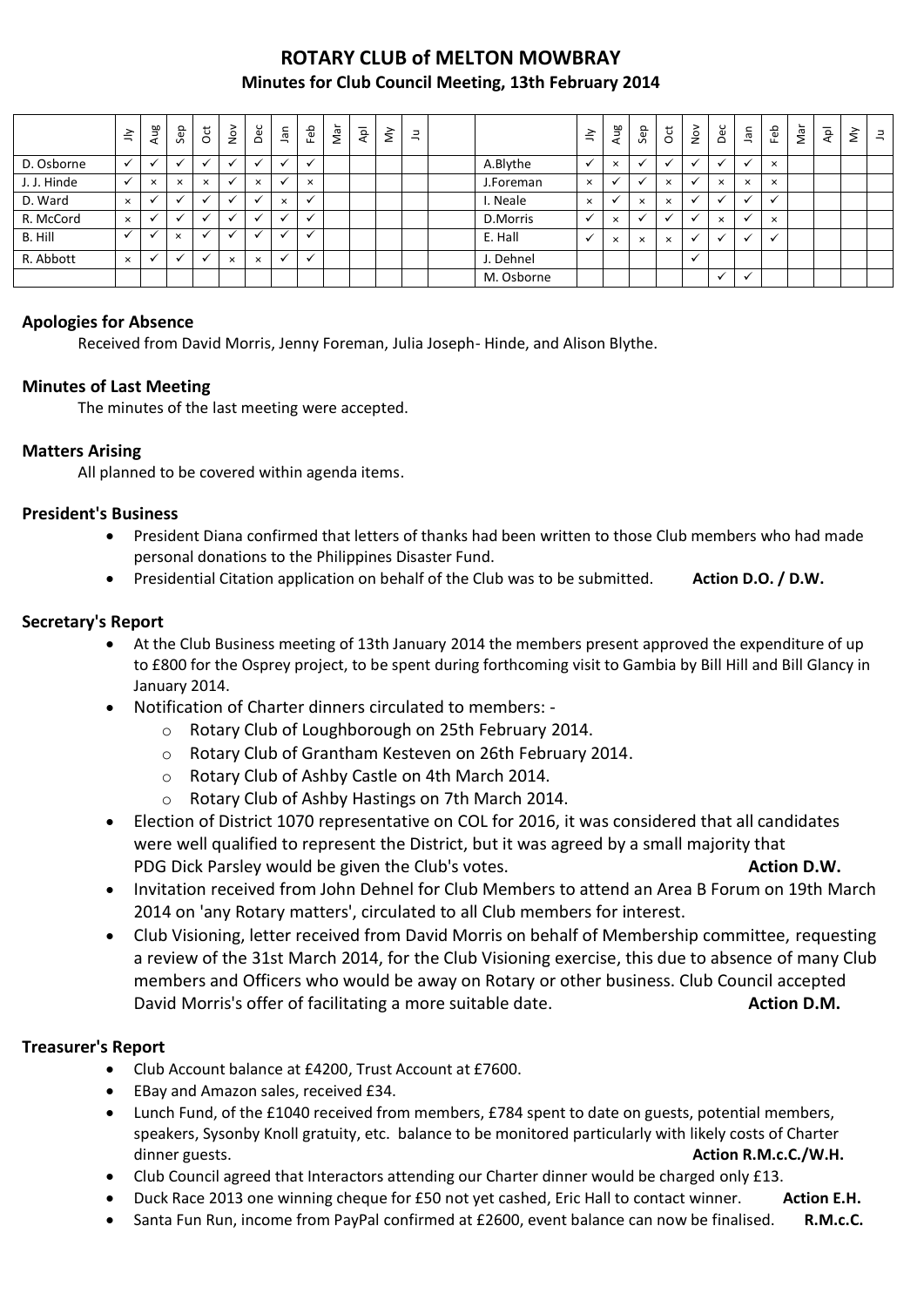# **Committee Reports**

#### **Club Service, Fundraising, Communications**: -

- o Charter Dinner organisation progressing, support offered by new owner of Scalford Hall, invitations distributed . **Action W.H./D.O.**
- o Quiz Night arranged for 6th March 2014, in hand **Action D.O.**
- o Fellowship Indian dinner at new member Atul Dawda's restaurant planned for 28th March 2014.

**Action W.H./B.A.**

- o President's BBQ and Handover, planned for Monday 30th June 2014 at Sysonby Knoll. **Action W.H**.
- o Proposed and agreed that the SGM for 2014 be held on November 17th 2014.
- o District 1070 Conference 19th 21st September in Scarborough, 10 rooms booked. **Action W.H.**
- o Dick Turpin trophy, shooting social to be arranged Mar/Apl**. Action D.W**.
- o Archives recording and valuation progressing.
- o Members welfare, possible event being considered to recognise Marshall Pobjoy's extensive service to the Club.
- o **Fundraising**
	- **Two key events Santa Fun Run and Duck Race established.**
	- Cycle challenge, not feasible to organise this year, may be possible for next.
	- Golf tournament to be considered for this year.
	- **E** Community raffle under consideration by Ian Neale and ComVoc team.
	- **Propose to review Fundraising methodology with all members.** Action W.H.

#### o **Communications**

- Website and local publicity through Melton Times well received by members.
- Communications team working with, and supporting other committees with their event publicity, advertising and communications.

#### **Foundation**

- o Uppingham School Concert, Friday 17th October 2014 in St. Mary's Church, event organisation progressing with ticket prices and options established. **Action A.B./I.N. Action A.B./I.N.**
- o Philippines Water project (Mahaplag), two projects under discussion, original pipe line and a District group Global grant for a bigger project. Visit in March/April will give an opportunity to review projects and to see where monies for the disaster fund have been used. **Action A.B./J.D.**
- o District Foundation Lunch on Sunday 6th April 2014, at Greetham Valley Golf Club

# **International**

- o Osprey Project, recent visit to Gambia by Bill Hill and Bill Glancy considered a success, two computers bought and installed in two schools. Rotary will be responsible for hardware only while Rutland Wild Life Trust are responsible for software. Project progressing **Action W.H./A.B**
- o Fundraising, lunch considered for 11th May either at Eaton (Janet Shortland's) or Tresillian House, possible Osprey raffle under consideration. **Action W.H./ A. B. Action W.H./ A. B.**

# **Youth**

- o Visit to Warning Zone planned for 28th February 2014, 10 attending 4 from our Club. **Action R.A.**
- o Young Musician recent Northern District final at John Fernley, two Melton nominated teams successful. Club Council record their thanks to Jenny Foreman for an excellent job as event M.C.
- o Young Musician District final at Huntingdon, so no Melton organisation required.
- o Youth Exchange four candidates under review by joint youth committee. **Action R.A.**
- o Youth speaks, two Melton nominated teams progressed to next round, Area final**.**

# **Com Voc**

- o Duck Race, first sales of 6 ducks through website achieved, start selling at Twin Lakes on 15th April 2014. **Actions I.N./E.H.**
- o Church and Samworth centre, possible use as a disaster centre, Club Council confirmed their support if a request was made for stewards from Rotary. **Action I.N. /D.O.** Action I.N. /D.O.
- o Community Raffle under consideration, further details to be obtained from the Rotary Club of **Ottery St. Mary's. Contract Contract Contract Contract Contract Contract Contract Contract Contract Contract Contract Contract Contract Contract Contract Contract Contract Contract Contract Contract Contract Contract Co**
- o Life Education, three members attended recent Quiz, as 20th year of Life Education their target is £20,000 this year.
- o Letter of thanks to Marshall Pobjoy planned for all his work on ComVoc committee. **Action I.N.**